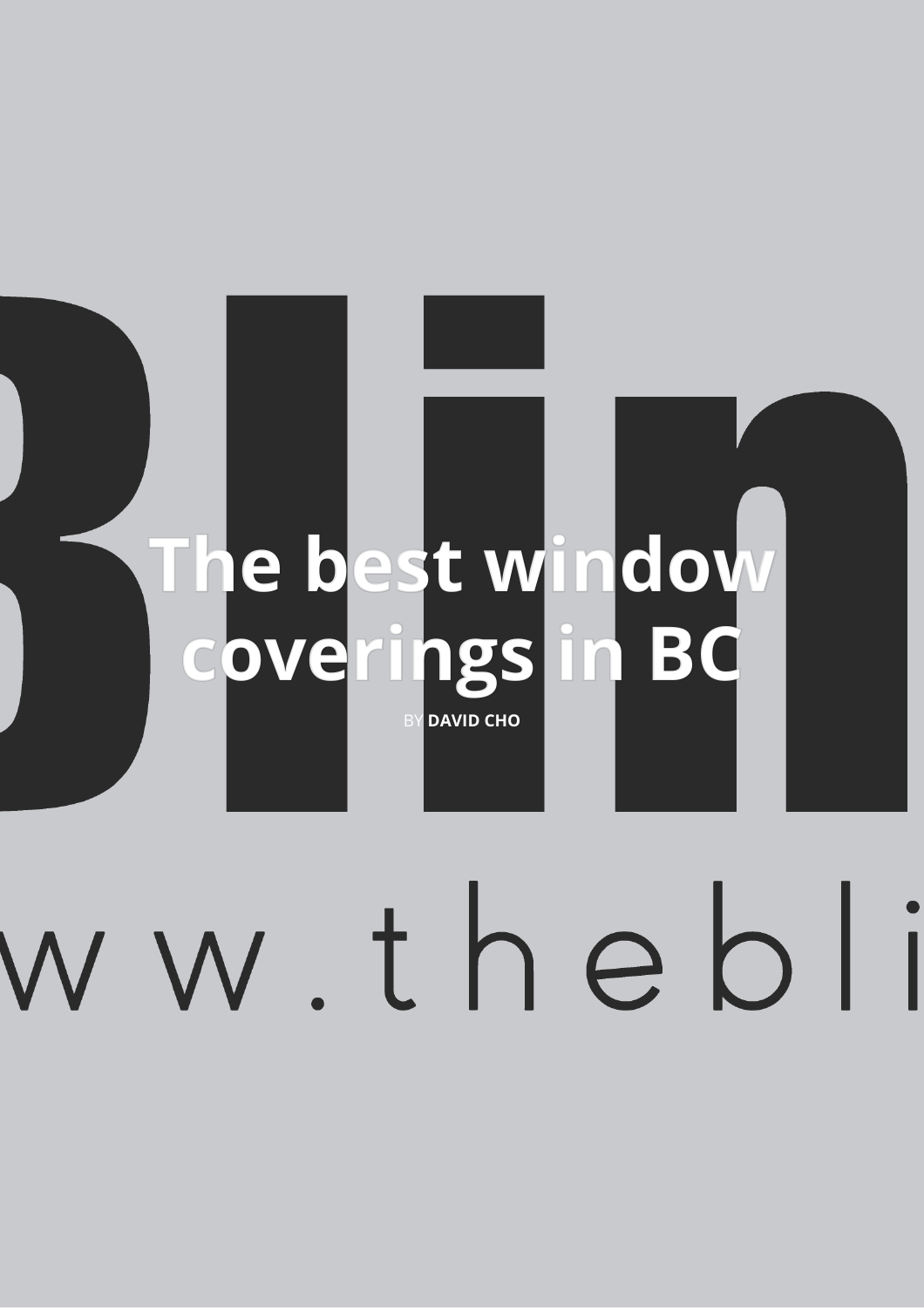## Welcome

### **Thank you for considering Theblinds Window covering design.**

**We provide trusted, fashionable, expert Korean blinds to you**

For over 5 years, we have brought top-quality Korean window covering designs to Canadian homes.

Our expert team provides customers with the placement and design of window coverings all over BC. We can add a special Korean touch to any project big or small. Let our masters transform your home into your dream today only by changing blinds.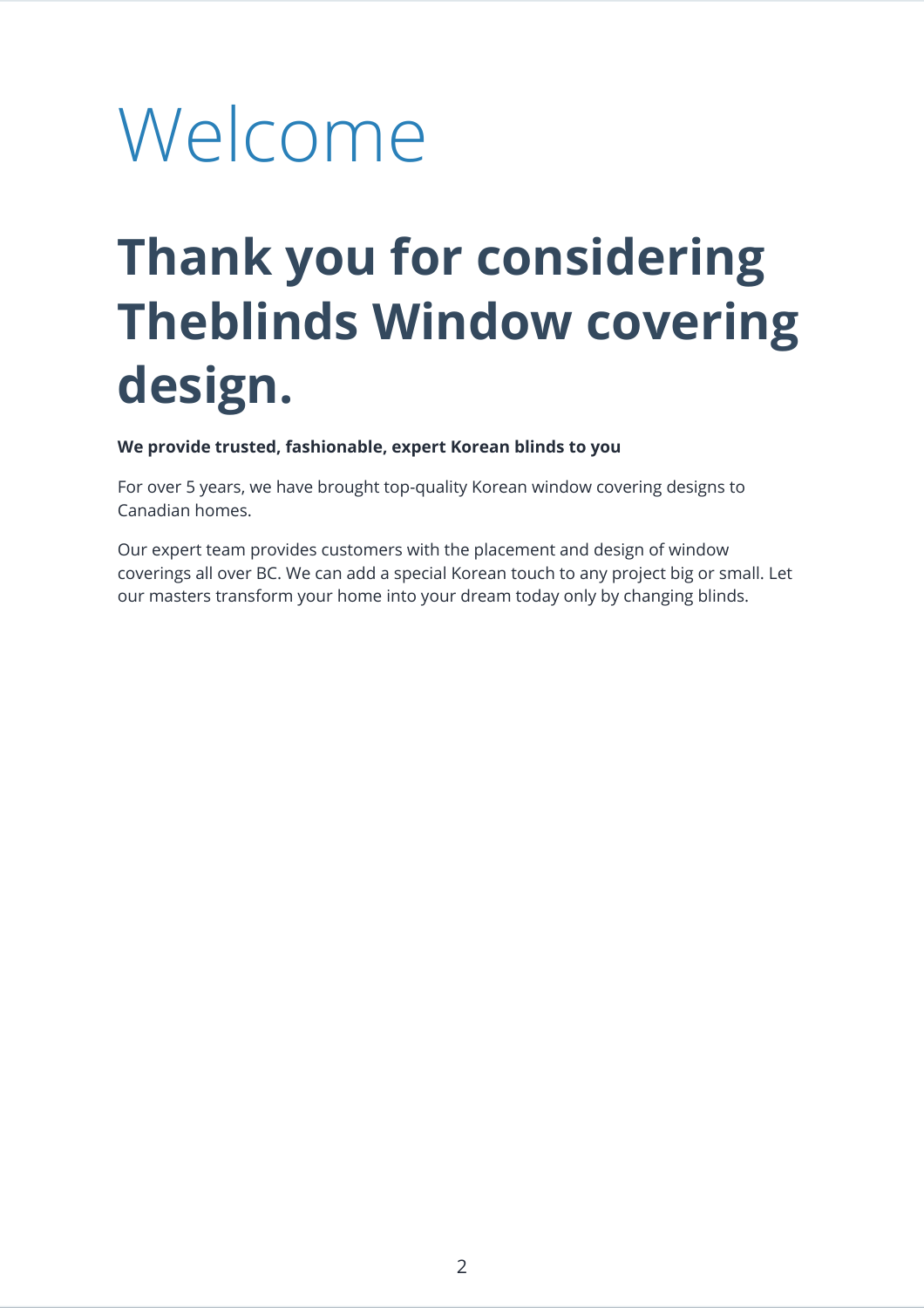# **Our Principles**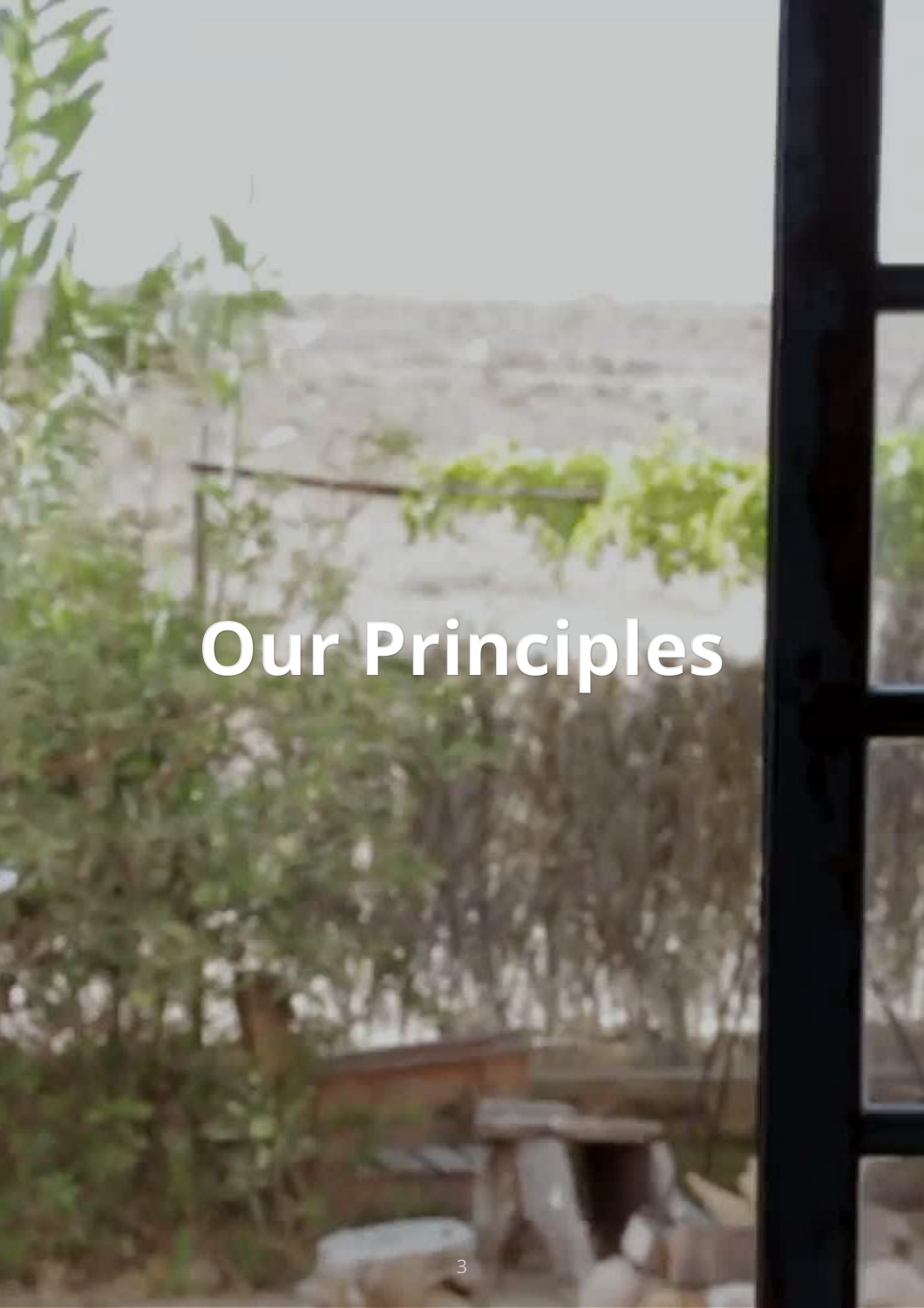# Beauty

All our designs combine the the important aspect of Korean design in order to create a new home atmosphere.

Renowned for simplicity and minimalism, Korean styles are flawless and elegant. We aim to bring this to your house through our earthy colours and powerful craftsmanship.

# Functionality

Along with beauty, all Northern Theblinds-designed products bring about a robust and functional space by expert window treatment

Every window in your house will be clean and decluttered, yet wholly liveable. Perfect for any size window, you will never have to choose function or beauty again.

### Made in Korea

Factory directed

Our blinds are designed and made in Korea. We have it delivered directly from the factory guaranteeing 10 business days from order to installation not to mention great quality.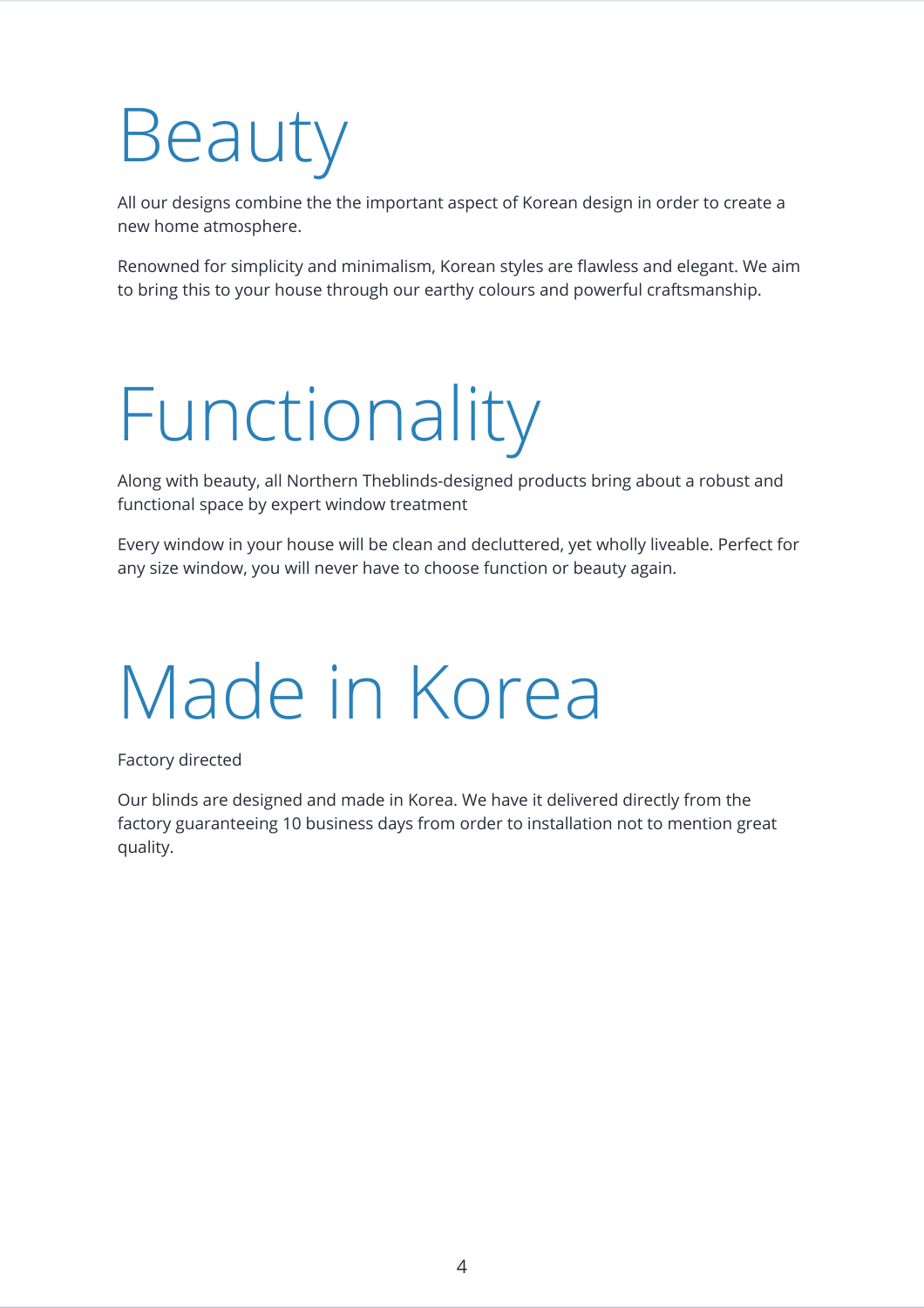# **Services**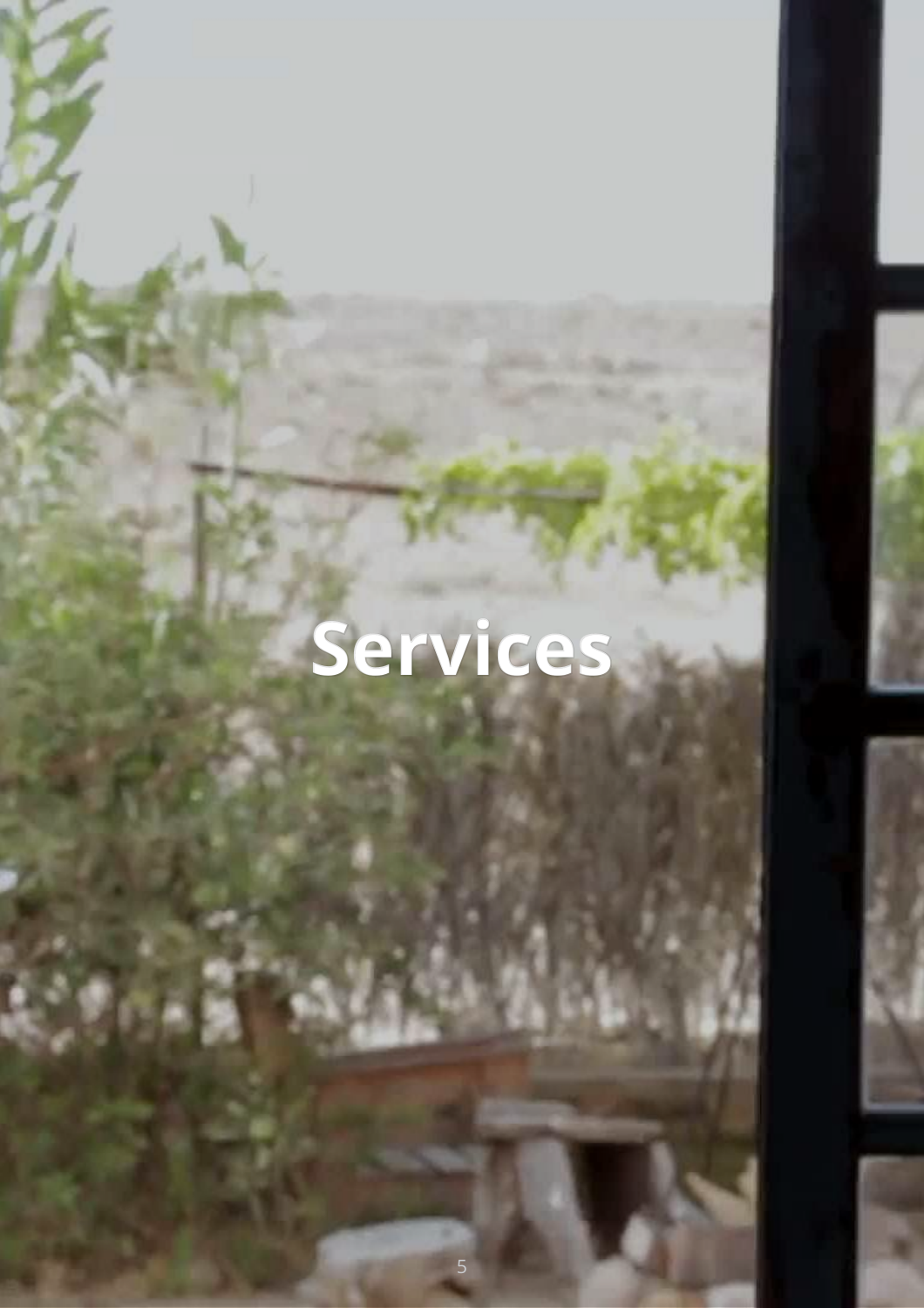## What we provide

### We provide an assortment of services to serve all purposes:

- Free in-home quotation/ installation
- lifetime warranty
- Roller shades, Combi blinds,
- honeycomb blinds, laser cutting blinds
- Motorization blinds
- Window screens( retractable, wicket, patio screen, etc.)
- Curtains

We also provide additional customized services to suit your needs. Just call us and we can see what we can do.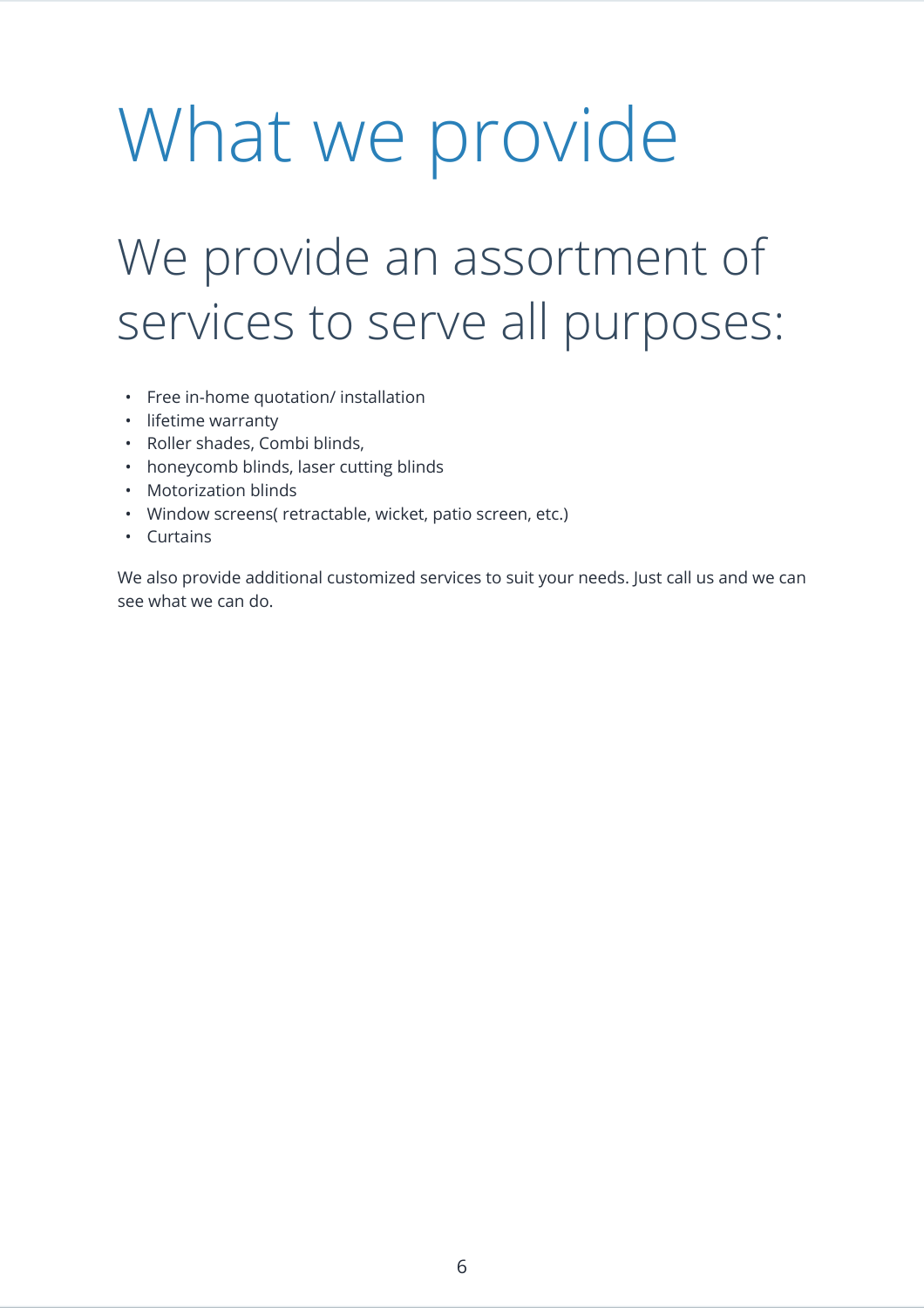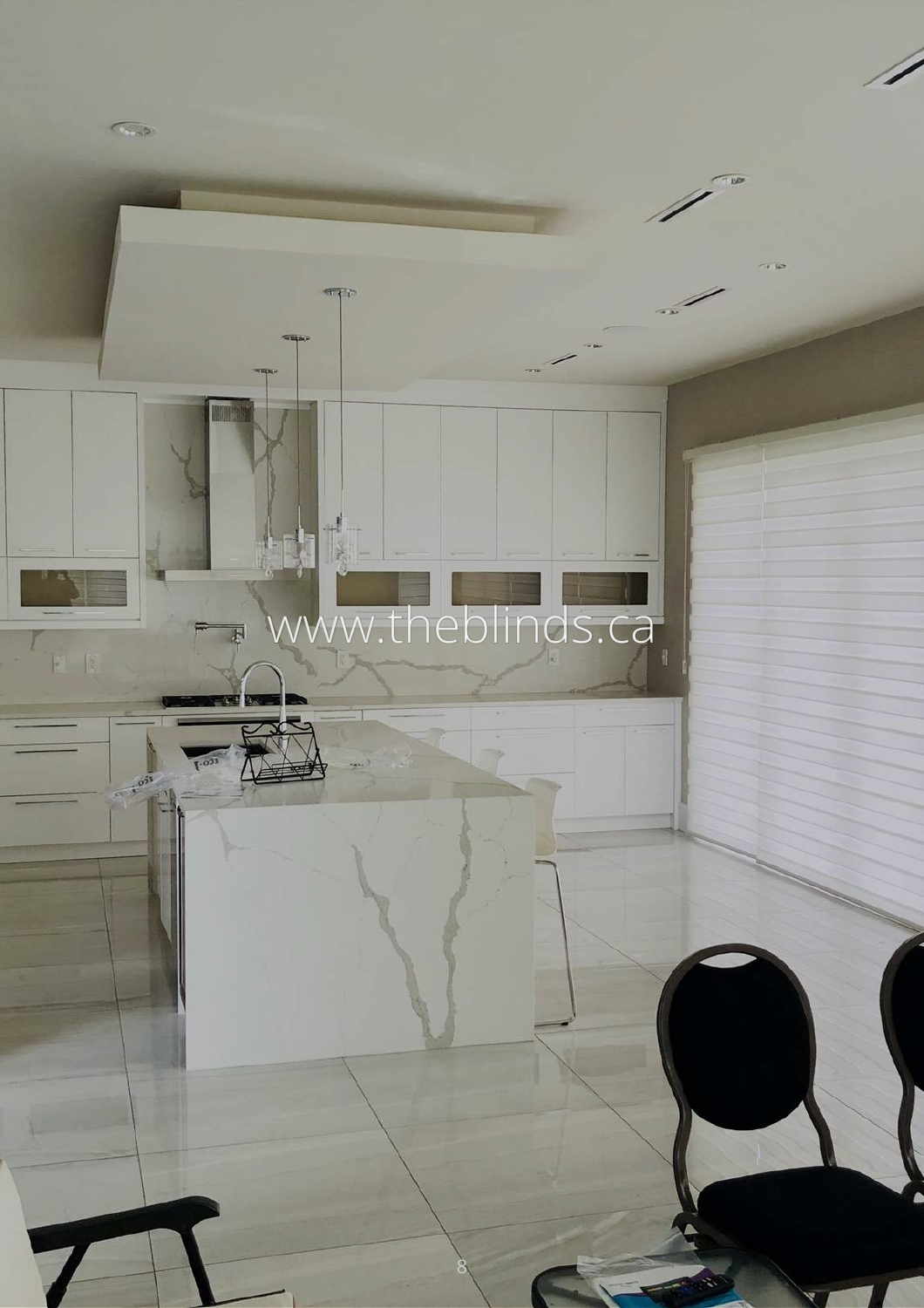# Our **Team**

### Your High Calibre Experts

Ultimately the quality of your service offering is predicated on your people. Great teams to do *great work. Simple as that. And clients know it. There is also value in putting a face to your proposal, of matching the offering to the human beings who will implement it.* 

### **JAY JEONG**

#### CEO @ THEBLINDS

*JAY, our CEO, will be leading and marshalling the team to deliver the project on time and on budget. He is a former construction manager, an expert softball player, and last year was MVP player of Korean softball league in Vancouver.*